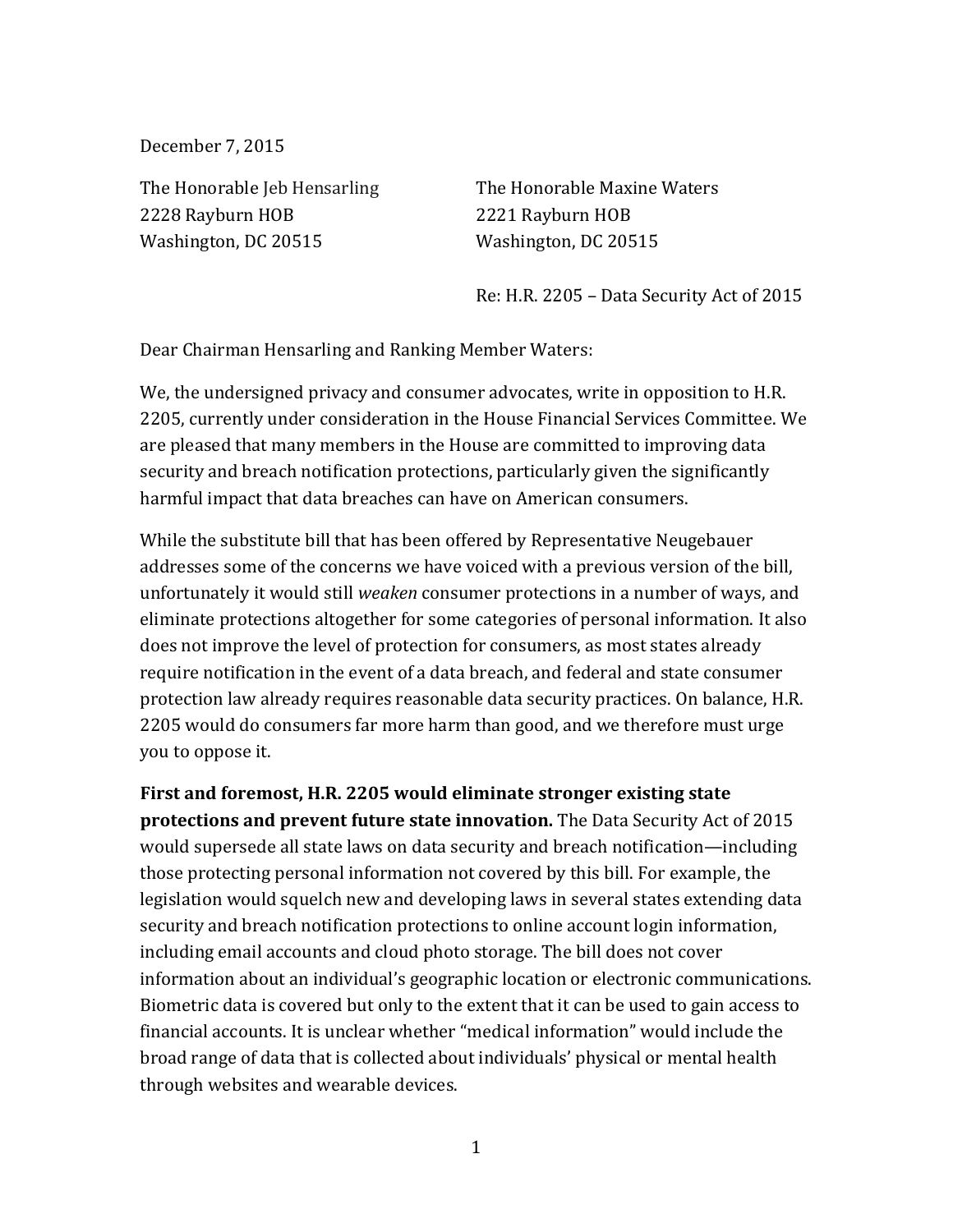Thus, the bill would significantly set the nation back in its data security and breach notification efforts. As explained in July by 47 state and territorial attorneys general in a letter to congressional leaders, "Preempting state law would make consumers less protected than they are right now." According to the letter, "Our constituents are continually asking for greater protection. If states are limited by federal legislation, we will be unable to respond to their concerns."<sup>1</sup>

**H.R. 2205 would eliminate means of redress currently available to consumers in many states.** Not only would this bill eliminate stronger existing state protections, but it would also eliminate virtually all avenues of redress for consumers. For example, the law in some states currently provides consumers with a private right of action, and enables state attorneys general to seek restitution on behalf of consumers harmed by data breaches. But if this bill were to pass, state attorneys general would be limited to seeking civil penalties and injunctive relief, even in cases where consumers suffer extensive harm as a result of a breach of highly sensitive information. This would provide harmed consumers with no relief.

**H.R. 2205 would eliminate critical flexibility to adapt data security and breach notification standards to address shifting threats.** The bill would prevent states from innovating to protect their citizens as new security threats evolve by passing notification requirements for new data sets or developing other, non-breach related, data security rules. It also does not include a compensating mechanism, such as agency rulemaking, that would provide a streamlined process by which data security and breach notification protections could be extended to types of information that become the basis for widespread attacks in the future. In the era of the Internet of Things and ever-expanding cloud services, it would be a crucial mistake to hamstring states' ability to quickly innovate new protections for their citizens.

**Further, H.R. 2205 would eliminate key protections under the Communications Act for telecommunications, cable, and satellite records.** The Communications Act contains very strong data security and breach notification protections for information about customers' use of telecommunications services, such as phone call histories and location data. It also protects cable and satellite subscribers' information, including their viewing histories. But as with email login information and photos, this bill is too narrow to cover that information. It would

 $\overline{a}$ 

<sup>1</sup> Letter to Congressional Leaders from the National Association of Attorneys General (NAAG) (July 7, 2015), *available at* http://bit.ly/1LTmWVY.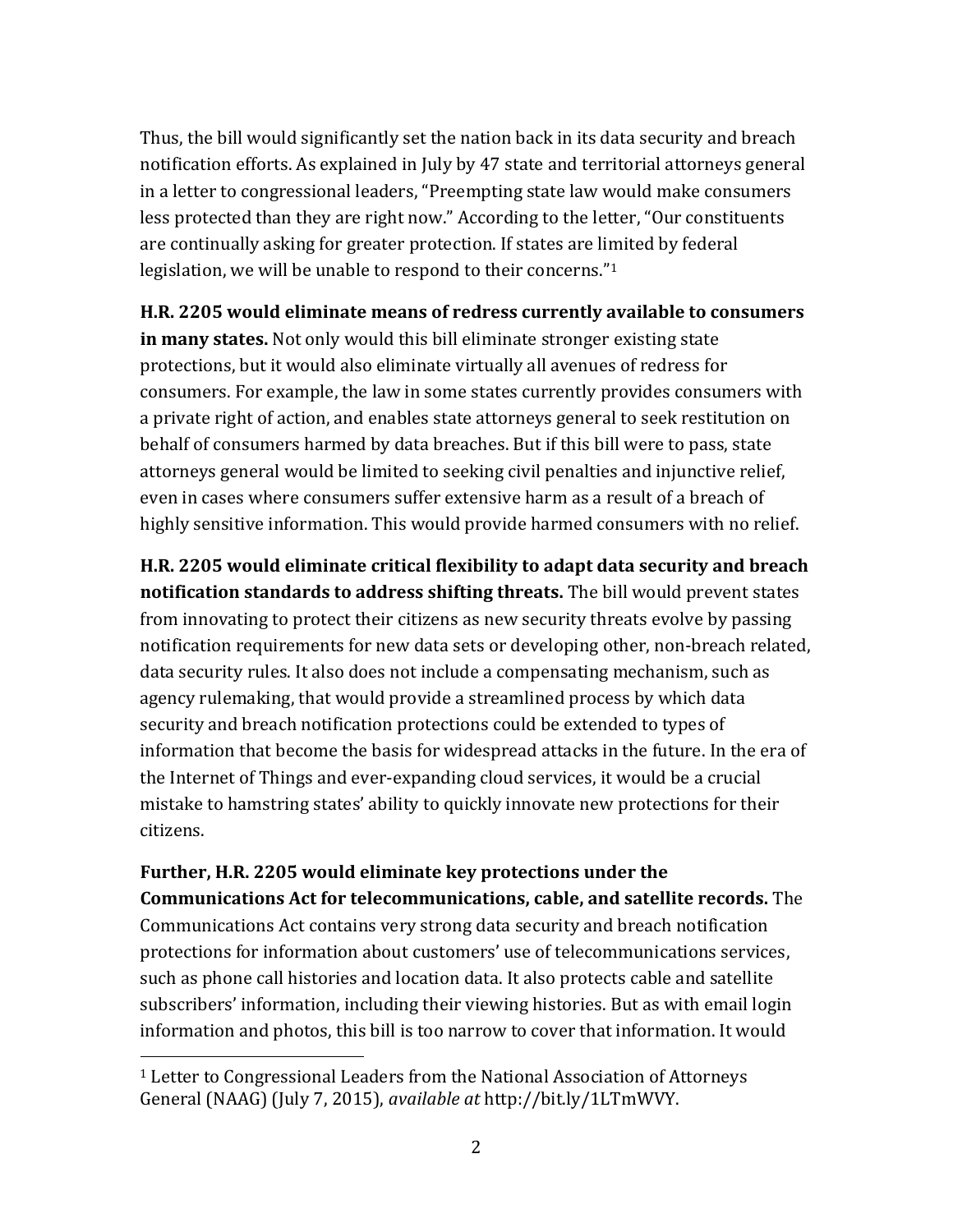simply eliminate crucial federal data security and breach notification protections for telecommunications usage information and cable and satellite viewing histories.

**H.R. 2205 would tie breach notification to a "harm trigger" that is much narrower than existing laws in the majority of states.** The trigger standard set forth in the bill is weaker than the laws in seven states and the District of Columbia—which it would invalidate. There are many negative consequences that can result from a data breach, such as harm to dignity from the compromise of nude photos, damage to one's reputation from the compromise of personal email, or harm to family integrity by the publication of private conversations between parents and children. A breach could even lead to physical danger, such as if logs of a domestic violence victim's calls to a support hotline were to fall into the wrong hands.

While there should be reasonable exceptions to a notification duty in situations where the data has been rendered unusable, such as when it has been encrypted, it should not otherwise be up to the breached entity to decide if harm is likely to occur. By creating a national trigger standard, this law would cause some consumers to stop receiving notifications about breaches that they currently have a right to hear about today.

**The Data Security Act of 2015, contrary to its name, does not offer consumers meaningful new protections.** H.R. 2205 goes beyond the reasonable data security standard required under many federal and state legal frameworks to require that covered entities "develop, implement, and maintain a comprehensive information security program." This is a step forward. However, because the bill covers such a narrow category of protected information, such security plans would only be required of entities that handle information falling into that category. At the same time, the bill would in fact eliminate data holders' existing duty to adopt reasonable security measures to protect broad categories of information falling outside the purview of the bill, but that consumers nevertheless consider personal or sensitive, such as photographs, call logs, children's conversations with their toys, **a**nd cable viewing histories. In addition, eliminating existing state protections and state enforcement would deal a devastating blow to consumer protection.

Rather than replacing state laws with a weaker standard and preventing states from taking stronger measures, a federal bill should offer *greater* protections than exist under the law today. This could include an expansion of the definition of personal information meriting breach notification (as some states have already done),